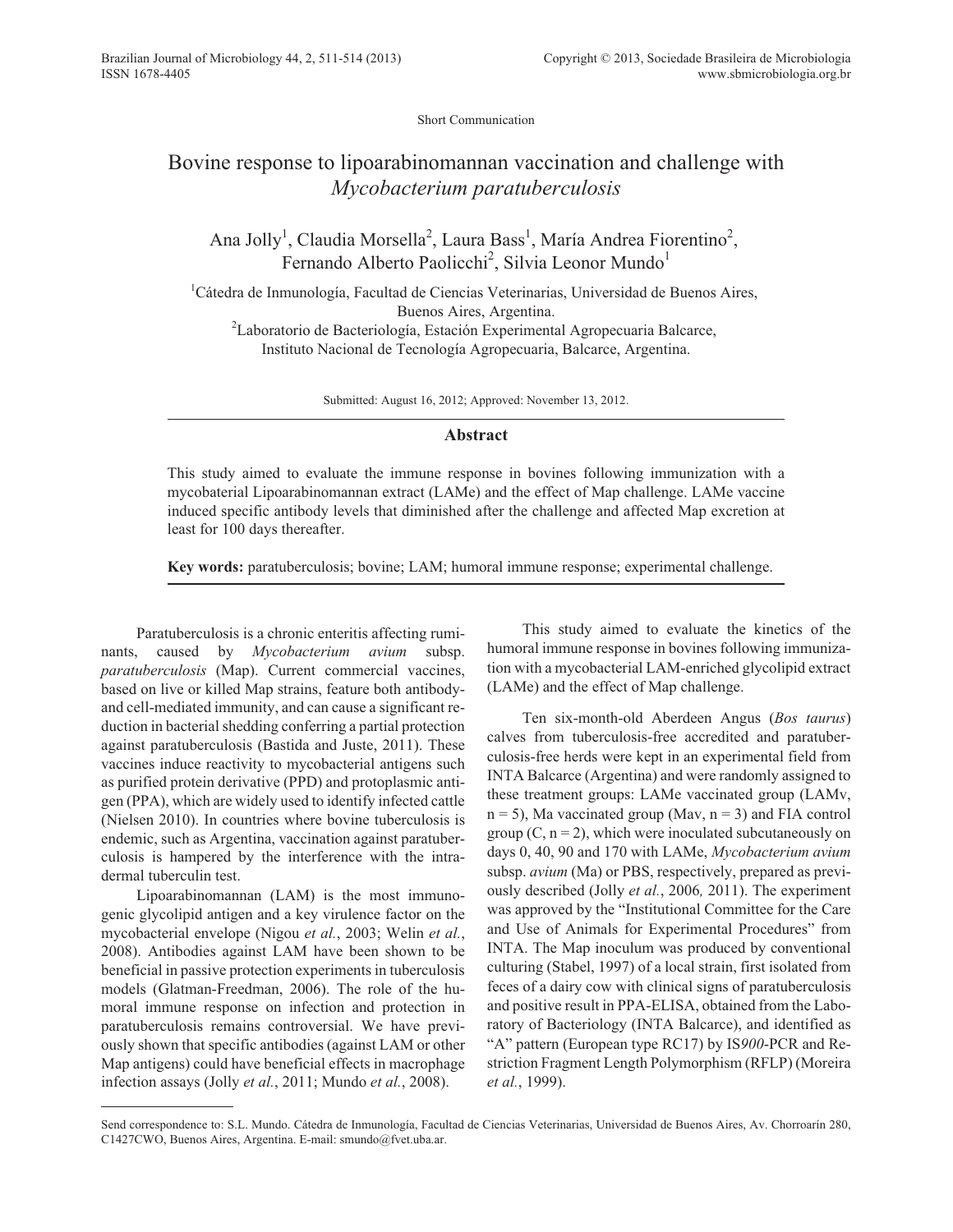Ten days after the last immunization (day 180 of the experiment), two bovines from the LAMv group, randomly selected, and the two from the C group were challenged by intraruminal inoculation for two consecutive days with a total dose of 200 mg wet weight of bacterial pellet (Hines *et al.*, 2007). Viable bacteria were retrospectively determined by serial plating onto Herrolds medium, resulting in a total inoculum of  $1 \times 10^9$  cfu for each animal.

Serum ELISA reactivity to LAMe, Map and PPA was assessed on days 0, 40, 90, 180 and 280, following previously described methodology (Fernández *et al.*, 2012; Jolly *et al.*, 2011). All immunized calves developed specific antibodies against LAMe and Map after vaccination (Figure 1A and B), whereas the control group did not show positive results (Figure 1C). A single dose of LAMe vaccine induced the highest level of specific antibodies detected, independently of the antigen evaluated (LAMe or Map). The second dose of LAMe did not increase these levels (Figure 1A). These findings seem to be consistent with the glycolipid nature of this antigen and the way in which this kind of antigens stimulate an immune response (Abbas and Lichtman, 2004). In the case of the Mav group, we found a different kinetics of the humoral immune response against the evaluated antigens. Animals in this group required at least two doses to stimulate the production of high levels of specific antibodies (Figure 1B). This apparent delay in the antibody peak after vaccination has been already described by other authors for Map proteic antigens (Muskens *et al.*, 2002; Stabel *et al.*, 2011). The differences in reactivity against LAMe detected between the LAMv and the Mav groups could be related to the thermolability of LAM during heat inactivation of bacteria (Kang *et al.*, 2005) or to the influence of protein compounds present in the whole bacterial vaccine. Both experimental vaccines (LAMe and Ma) induced PPA reactivity with the first dose. Nevertheless the LAMv group maintained low reactivity levels with successive doses, whereas the Mav group continued increasing them until the final time point. This temporary reactivity detected against PPA in the LAMv group could be related to the presence of protein traces in LAMe or of small amounts of LAM in PPA.

IFNy production of whole blood cells stimulated with PPDa and PPDb was assessed on days 0, 90 and 180 (prior to challenge) (Paolicchi *et al.*, 2003) using the Duoset Elisa Development Kit (R&D Systems Inc., MI, USA). Basal levels of IFN<sub>Y</sub> were detected in the three groups on days 0 and 90 (values lower than 230 pg/mL for PPDa and than 200 pg/mL for PPDb estimulated cells). On day 180, we could detect a significant increase in IFNy levels produced in Mav group when whole blood cells were stimulated with both PPDa (838  $\pm$  167 pg/mL) and PPDb (481  $\pm$  80 pg/mL), as compared with the levels detected in the other groups, that remained basal ( $p \le 0.05$ , ANOVA and Tukey's test). Immunization with LAMe did not induce the specific secretion of this cytokine in any of the evaluated time points,



**Figure 1** - Kinetics of specific antibody response from day 0 to 180 (prior to challenge) against: LAMe (black bars), Map (gray bars) and PPA (spotted bars). Mean ELISA Units (EU)  $\pm$  standard deviation of three experiments are represented for each group A) LAMv, B) Mav, C) C. EU were estimated as the mean OD value for each serum 100/ mean OD value for a pool of sera from five healthy bovines. Numbers under bars indicate days after first vaccination and arrows indicate vaccination days.

while immunization with the whole mycobacteria did interfere with this diagnostic technique, as previously reported (Muskens *et al.*, 2002; Stabel *et al.*, 2011).

After challenge, our results show that the levels of serum-specific antibodies significantly decreased in bovines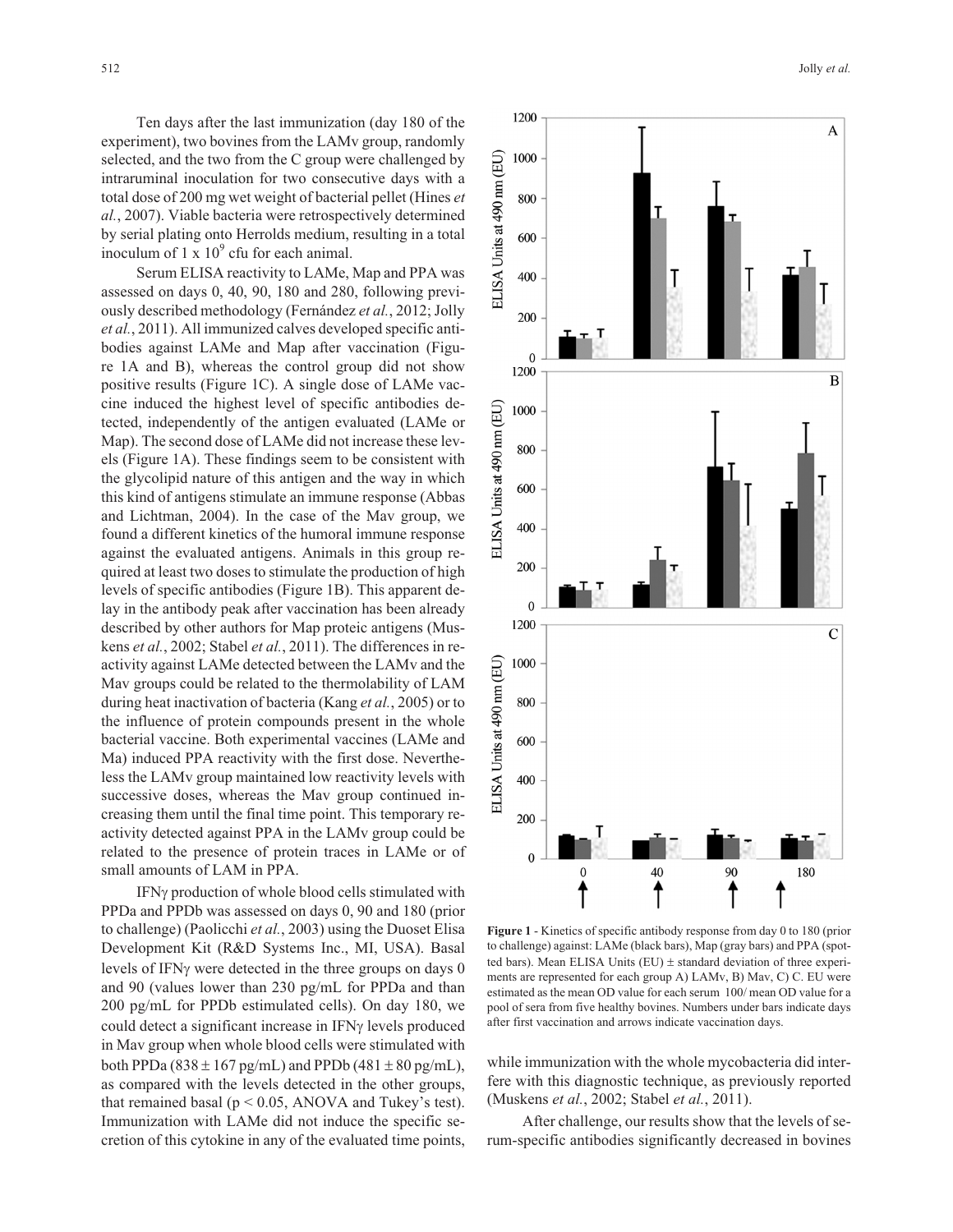of the LAMv group, as compared with the levels detected before the challenge in the same group ( $p \le 0.005$ , paired T test) (Figure 2A). We hypothesize that the circulating antibodies induced by LAMe vaccination, priorly described as predominantly composed of IgG1 (Jolly *et al.*, 2011), could be consumed during the intestinal replication of Map, while this isotype is the most relevant in the intestinal tract of cattle (Butler and Kehrli, 2005). Specific antibodies in control challenged bovines remained low after challenge (Figure 2A). Taking into account the relatively short experimental period and the generally delayed humoral immune response induced by Map infection, this result is not unexpected. In fact, similar results were published by other authors, detecting no antibody response during a postchallenge period of 134 (Waters *et al.*, 2003), 150 (Munjal *et al.*, 2007) or 210 days (Koo *et al.*, 2004).

On days 210 and 280 (30 and 100 days postchallenge, respectively), Map was isolated from the fecal samples of the two control bovines, but not from those of challenged bovines of the LAMv group (Figure 2B). The identity of Map isolates was verified by IS*900*-PCR and the RFLP pattern confirmed to be the same used for the challenge. To our knowledge, this paper proposes for the first time the intraruminal route for experimental infection with paratuberculosis and is the first report of challenge with a native Map strain in bovines in Argentina. It has been described that passive fecal shedding of Map occurs as early as 12 hours after oral inoculation in challenged bovines. Positive results in fecal culture from 14 days after inoculation should be considered shedding due to infection (Hines *et al.*, 2007). In our study, the isolation of Map from feces of control challenged bovines on days 30 and 100 after the challenge demonstrated multiplication of bacteria in nonvaccinated animals. Remarkably, we were able to attempt



**Figure 2** - Effects of Map challenge. On antibody levels. Mean ELISA Units (EU)  $\pm$  standard deviation of three measurements obtained for each group are shown. Black bars represent reactivity against LAMe, gray bars against Map, and spotted bars against PPA. Text above bars indicates the group analyzed, and numbers under bars indicate days after first vaccination. \*\* means p < 0.005 and ns means no significant differences with  $p > 0.05$ , between 180 and 280 days (paired T test). On Map isolation from feces.

bacterial replication in control challenged bovines, aged approximately 1 year at challenge. Generally, newborn calves are considered the most susceptible category for contracting the infection, with resistance increasing with age (Windsor and Witthington, 2010). Even so, it has been recently demonstrated that age-resistance to infection can be overcome by pressure of the infection, achieving Map infection in one- and two-year-old cattle exposed to heavily contaminated pastures (Fecteau *et al.*, 2010).

Our results show that LAMe vaccine induces a systemic humoral immune response and affects Map excretion in challenged bovines at least until 100 days after challenge. It would have been interesting to see if different degrees of lesions develop if these bovines had been kept longer. However, this was beyond the scope of this work. Further experiments should be conducted, using more animals, the natural route of infection, and a longer postchallenge period, and including more evaluation techniques. These studies would provide useful data for the development of new strategies in paratuberculosis prevention.

## Acknowledgments

We would like to thank Dr. Eloy Fernández for his valuable suggestions in the design of this experiment. This work was supported by Agencia Nacional de Promoción Científica y Técnica (BID PICT 2010-2672), Universidad de Buenos Aires (UBASeCyT 20020100100912) and Instituto Nacional de Tecnología Agropecuaria (AESA N° 202831), Argentina.

## **References**

- Abbas AK, Lichtman AH (2004) Humoral immune response. Activation of B lymphocytes and production of antibodies. In: Basic Immunology. Functions and disorders of the immune system. W.B. Saunders Co., 2nd ed., 123:142.
- Bastida F, Juste RA (2011) Paratuberculosis control: a review with a focus on vaccination. J Immune Based Ther Vaccines 9:8.
- Butler JE, Kehrli MEJr (2005) Immunoglobulins and immunocytes in the mammary glands and its secretions. *In*: Mestecky, J.; Lamm, M.E.; Strober, W.; Bienenstock, J.; McGee, J.R.; Mayer, L. (eds.). Mucosal immunology. Elsevier Academic Press, 1776-1784.
- Fecteau ME, Whitlock RH, Buergelt CD, Sweeney RW (2010) Exposure of young dairy cattle to *Mycobacterium avium* subsp. *paratuberculosis*(MAP) through intensive grazing of contaminated pastures in a herd positive for Johne's disease. Can Vet J 51:198-200.
- Glatman-Freedman A (2006) The role of antibody-mediated immunity in defense against *Mycobacterium tuberculosis*: advances toward a novel vaccine strategy. Tuberculosis (Edinb). 86:191-197.
- Fernández B, Gilardoni LR, Jolly A, Colavecchia SB, Paolicchi FA, Mundo SL (2012) Detection of bovine IgG isotypes in a PPA-ELISA for the diagnosis of Johnes disease in infected herds. Vet Med Int 2012:145-318.